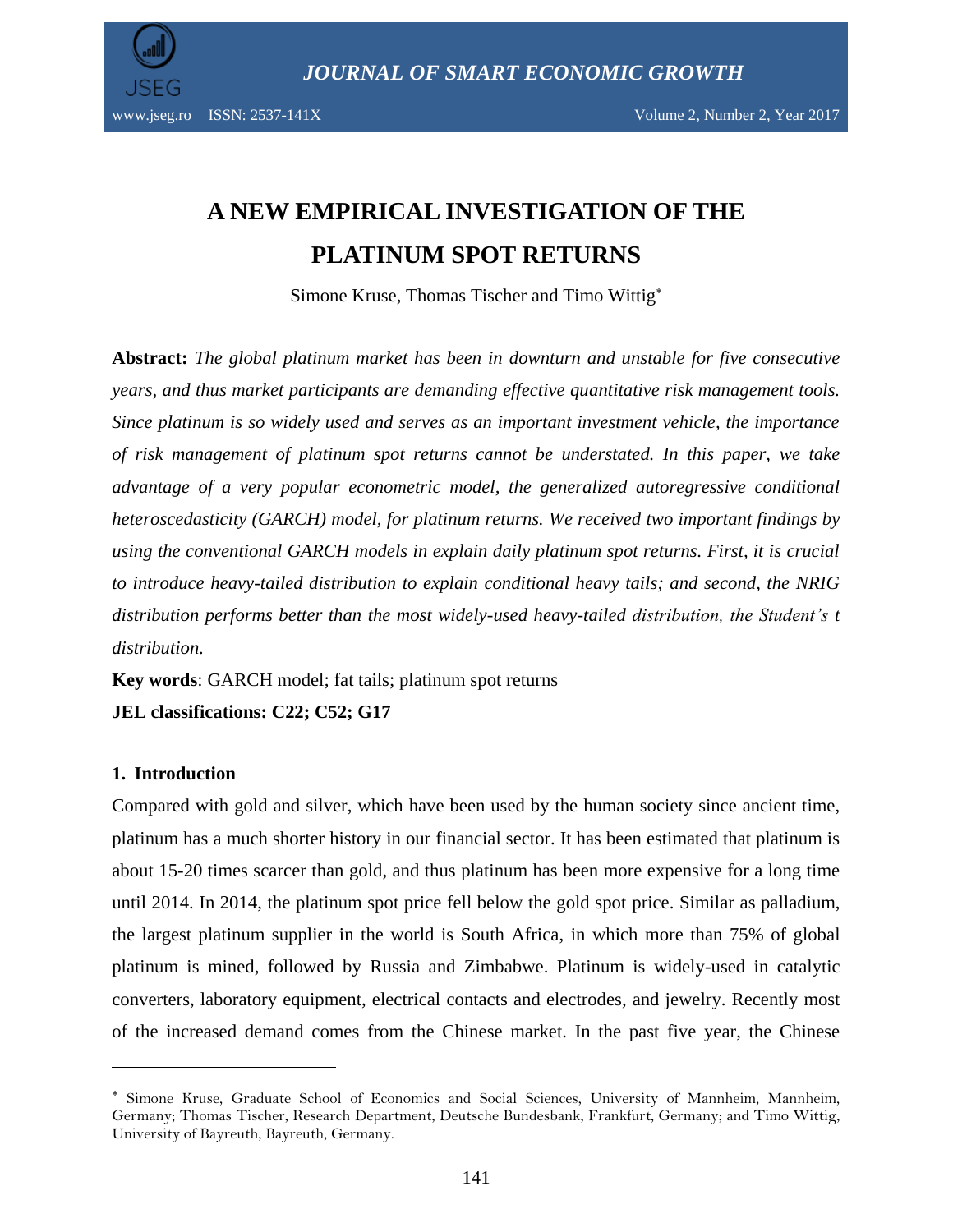

jewelry demand had a sharp contraction, which had lead a weak global platinum market for five consecutive years.

With an unstable investment market for five years, the global platinum market demands effective quantitative risk management tools. Here, we search from the existing literature and aim to provide an effective risk management approach. We choose the approach in Guo (2017a) and utilize the generalized autoregressive conditional heteroscedasticity (GARCH) model to discuss several statistical distributions in empirical performance of fitting the platinum spot returns. Our focus is on the two types of heavy-tailed distributions, the Student's *t* distribution and the normal reciprocal inverse Gaussian (NRIG) distribution, which are the most popular heavy-tailed distribution and a newly-developed emerging heavy-tailed distribution respectively.

#### **Literature Review**

As one of the most important alternative investment vehicles, platinum has drawn significant attentions from the academia. Many researchers have applied the GARCH model to investigate the platinum returns dynamics. Klein (2017) modified the DCC-GARCH model and applied the model on precious metals prices of the developed countries. Klein identified gold and silver can only marginally served as safe haven but platinum shows signs of surrogate safe haven. Arouri, et al. (2012) investigate the potential of structural changes and long memory (LM) properties in returns and volatility of the four major precious metal commodities traded on the COMEX markets. By using an an ARFIMA–FIGARCH model, Arouri, et al. found conditional volatility of precious metals is better explained by long memory than by structural breaks, especially for platinum. McCown and Shaw (2017) examined the investment potential and risk-hedging characteristics of platinum by analyzing returns on the spot prices and comparing them with gold, crude oil, and stocks, using GARCH based models. McCown and Shaw found platinum is useful as a hedge for factors of the correlation with inflation, the correlation with foreign exchange rates, and the systematic risk of the investments. They also found platinum is also useful as a safe haven in periods of extreme stock market declines. A similar analysis can also be found in Chinhamu and Chikobvu (2014), Maree (2017), Maree, Card, Murphy and Kidman (2017), and Oden, Hurt and Gentry (2017).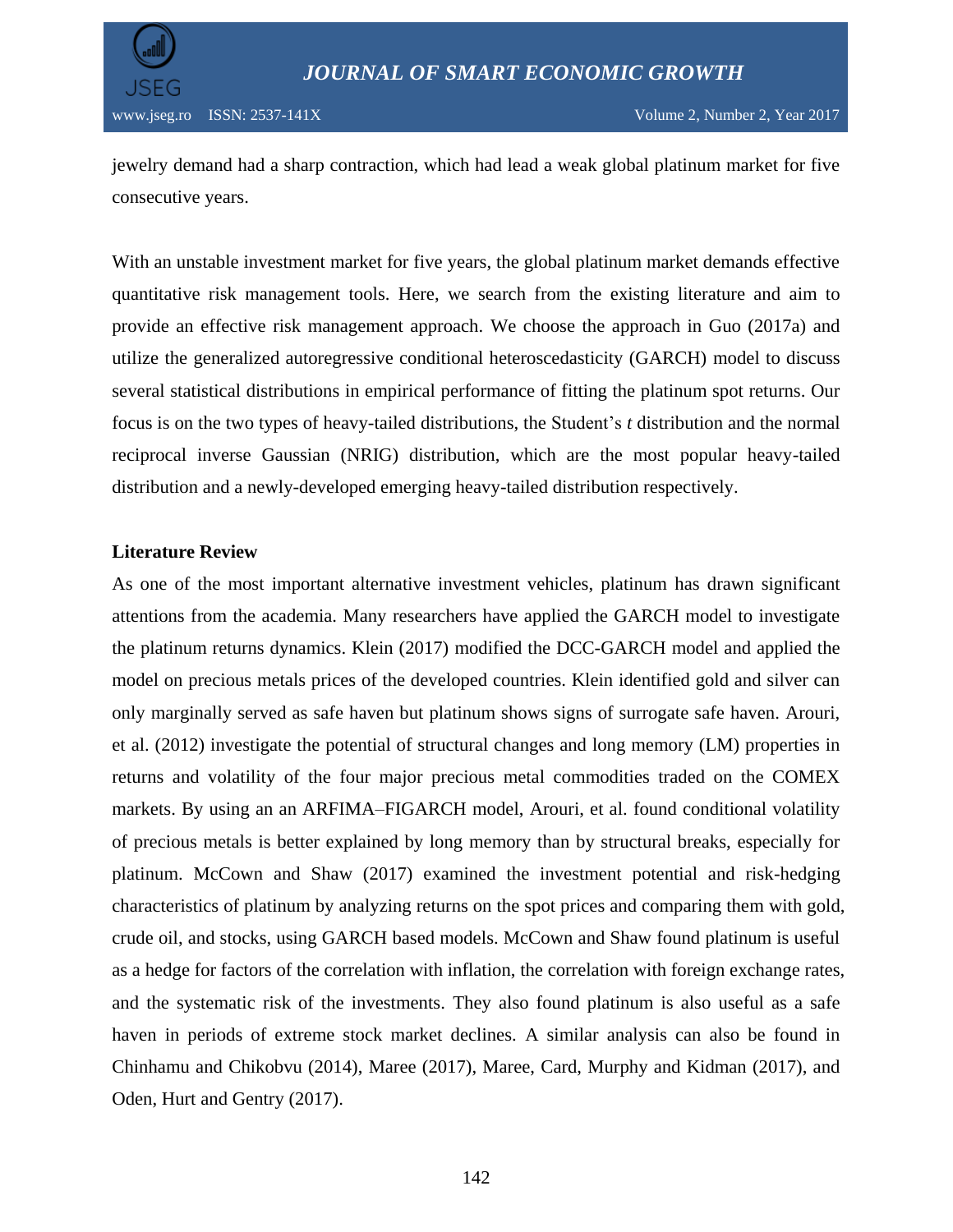

Most of the above studies focus on markets inter-connections and ignore the conditional heavy tails effect. In this paper, we consider the conditional heavy tails under the GARCH framework for the platinum spot returns. There are extensive studies incorporating heavy-tailed distributions into the GARCH framework to account for conditional heavy tails, but focusing on other asset classes. For instance, the Student's *t* distribution is introduced into the GARCH model by Bollerslev (1987), so that the Student's *t* distribution could capture conditional heavy tails of a variety of foreign exchange rates and stock price indices returns. Tavares, et al. (2007) incorporated the heavy tails and asymmetric effect on stocks returns volatility into the GARCH framework, and showed the Student's *t* and the stable Paretian distribution clearly outperform the Gaussian distribution in fitting FTSE returns. Su and Hung (2011) considered a range of stock indices across international stock markets during the period of the U.S. Subprime mortgage crisis, and show that the GARCH model with normal, generalized error distribution and skewed normal distributions provide accurate risk estimates. Some other studies can be found in Guo (2017b) and Guo and Luo (2017).

In this paper, we take advantage of the model framework in Guo (2017a) and are interested in the NRIG distribution, a newly-developed heavy-tailed distribution. The remainder of the paper is organized as follows. In Section 2, we discuss GARCH models and the heavy-tailed distributions. Section 3 summarizes the data. The results are in Section 4. Section 5 covers conclusions.

### **2. The Models**

A simple GARCH $(1,1)$  process is given as:

$$
\varepsilon_t = \mu + \sigma_t e_t \tag{2.1}
$$

$$
\sigma_t^2 = \alpha_0 + \alpha_1 \varepsilon_{t-1}^2 + \beta_1 \sigma_{t-1}^2 \tag{2.2}
$$

where the three positive numbers  $\alpha_0$ ,  $\alpha_1$  and  $\beta_1$  are the parameters of the process and  $\alpha_1 + \beta_1 < 1$ . The assumption of a constant mean return  $\mu$  is purely for simplification and reflects that the focus of the paper is on dynamics of return volatility instead of dynamics of returns. The variable  $e_t$  is identically and independently distributed (*i.i.d.*). Two types of heavy-tailed distributions are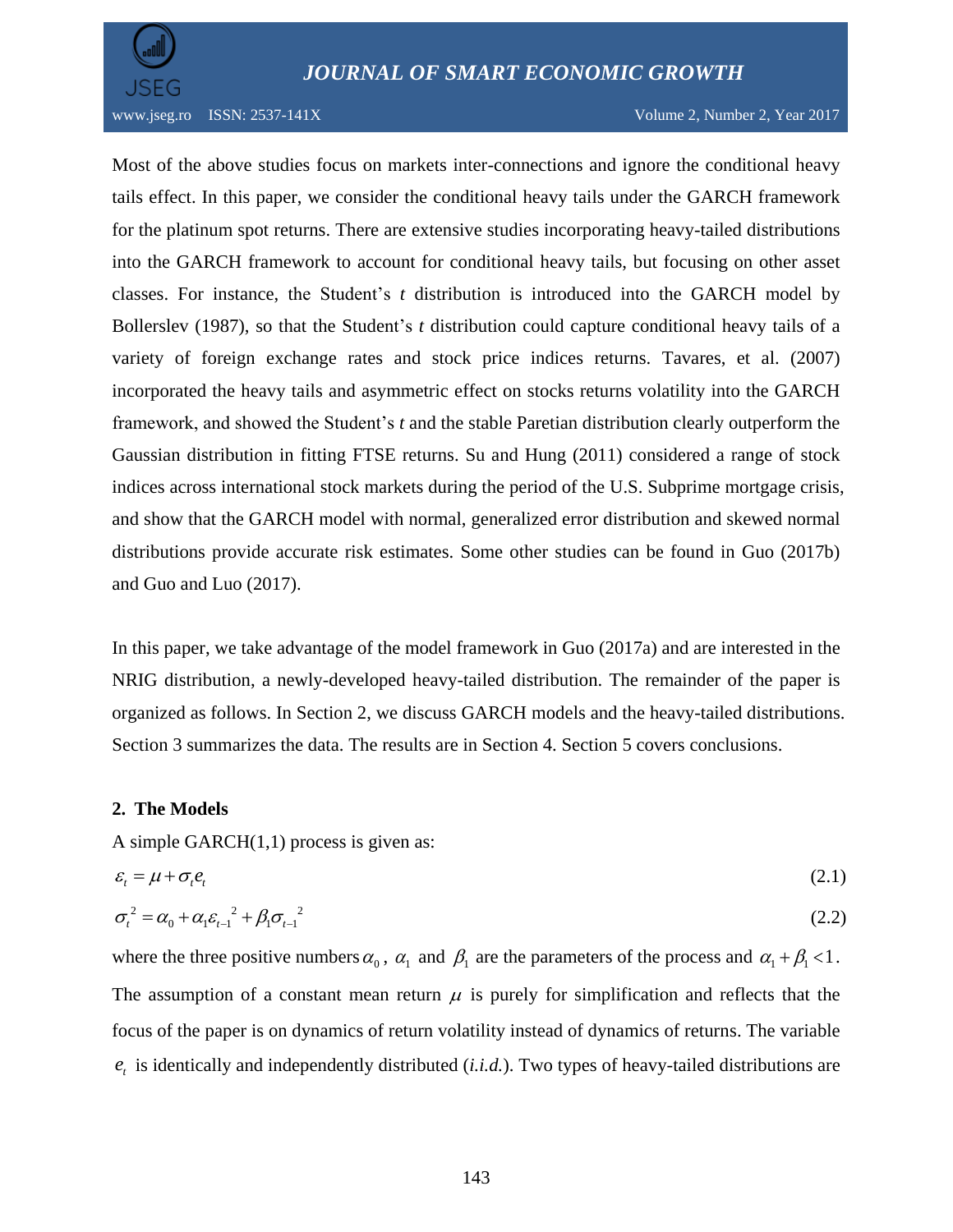*JOURNAL OF SMART ECONOMIC GROWTH*

considered: the Student's *t* and the normal reciprocal inverse Gaussian (NRIG) distributions. The density function of the standard Student's  $t$  distribution with  $V$  degrees of freedom is given by:

$$
f(e_i|\psi_{t-1}) = \frac{\Gamma(\frac{\nu+1}{2})}{\Gamma(\frac{\nu}{2})[(\nu-2)\pi]^{1/2}} \left(1 + \frac{e_i^2}{(\nu-2)}\right)^{-\frac{\nu+1}{2}}, \quad \nu > 4.
$$
 (2.3)

where  $\psi_{t-1}$  denotes the  $\sigma$ -field generated by all the available information up through time  $t-1$ . The NRIG is a special class of the widely-used generalized hyperbolic distribution. The<br>generalized hyperbolic distribution is specified as in Prause (1999):<br> $f(e_t | \lambda, \mu, \alpha, \beta, \delta) = \frac{(\sqrt{\alpha^2 - \beta^2}/\delta)^{\lambda} K_{\lambda - 1/2}(\alpha \sqrt{\delta^2 + (e$ al class of the widely-used generaliz<br>distribution is specified as in Prause (199<br> $\left(\sqrt{\alpha^2 - \beta^2}/\delta\right)^{\lambda} K_{\lambda-1/2}(\alpha \sqrt{\delta^2 + (e_t - \mu)^2})$ widely-used government<br> *K*<sub> $\lambda$ -1/2</sub> ( $\alpha \sqrt{\delta^2 + (e^2)}$ ss of the widely-used generalized hypoution is specified as in Prause (1999):<br> $\frac{1}{\sqrt{1-\beta^2}} \frac{1}{(\delta)^4 K_{\lambda-1/2} (\alpha \sqrt{\delta^2 + (e_t - \mu)^2})} \exp(-\frac{1}{2\sqrt{\delta^2 + (e_t - \mu)^2}})$ 

generalized hyperbolic distribution is specified as in Prause (1999):  
\n
$$
f(e_t | \lambda, \mu, \alpha, \beta, \delta) = \frac{(\sqrt{\alpha^2 - \beta^2}/\delta)^{\lambda} K_{\lambda - 1/2}(\alpha \sqrt{\delta^2 + (e_t - \mu)^2})}{\sqrt{2\pi}(\sqrt{\delta^2 + (e_t - \mu)^2}/\alpha)^{1/2 - \lambda} K_{\lambda}(\delta \sqrt{\alpha^2 - \beta^2})} \exp(\beta(e_t - \mu)),
$$
\n(2.4)

where  $K_{\lambda}(\cdot)$  is the modified Bessel function of the third kind and index  $\lambda \in \mathbb{Z}$  and:  $\delta > 0$ ,

 $0 \leq \beta \leq \alpha$ . When  $\lambda = \frac{1}{2}$ 2  $\lambda = \frac{1}{2}$ , we have the normalized NRIG distribution as:  $\int_0^1 (\alpha^2 - 1)^2 + \frac{\alpha^2 \varepsilon_t^2}{\sigma^2}$ 2 1  $(\sqrt{(\alpha^2-1)^2+\frac{\alpha^2\varepsilon_t^2}{\sigma^2}})$  $(\varepsilon_t | \psi_{t-1}) = \frac{\alpha K_0(\sqrt{(\alpha^2-1)^2 + \frac{\alpha^2 \varepsilon_t^2}{\sigma_t^2}})}{\pi \sigma} \exp(\alpha^2-1)$  $\sigma_t$ | $\psi_{t-1}$ ) =  $\frac{\sigma_t}{\pi \sigma_t}$ *K f* 2<br>  $\alpha K_0(\sqrt{(\alpha^2-1)^2+\frac{\alpha^2\varepsilon_t^2}{\sigma^2}})$  $\varepsilon_t |\psi_{t-1}\rangle = \frac{\alpha K_0(\sqrt{(\alpha^2-1)^2+\frac{\alpha^2 \varepsilon_t^2}{\sigma_t^2}})}{\pi \sigma_t} \exp(\alpha^2-1).$  $\frac{1}{(1-\epsilon)^2+\frac{\alpha^2 \varepsilon_t^2}{\sigma^2}}$  $= \frac{\alpha K_0(\sqrt{(\alpha^2-1)^2 + \frac{\alpha^2 \mathcal{E}_t^2}{\sigma_t^2}})}{\pi \sigma} \exp(\alpha^2-1).$  (2.5)

### **3. Data and Summary Statistics**



**Figure 1**: Daily platinum spot prices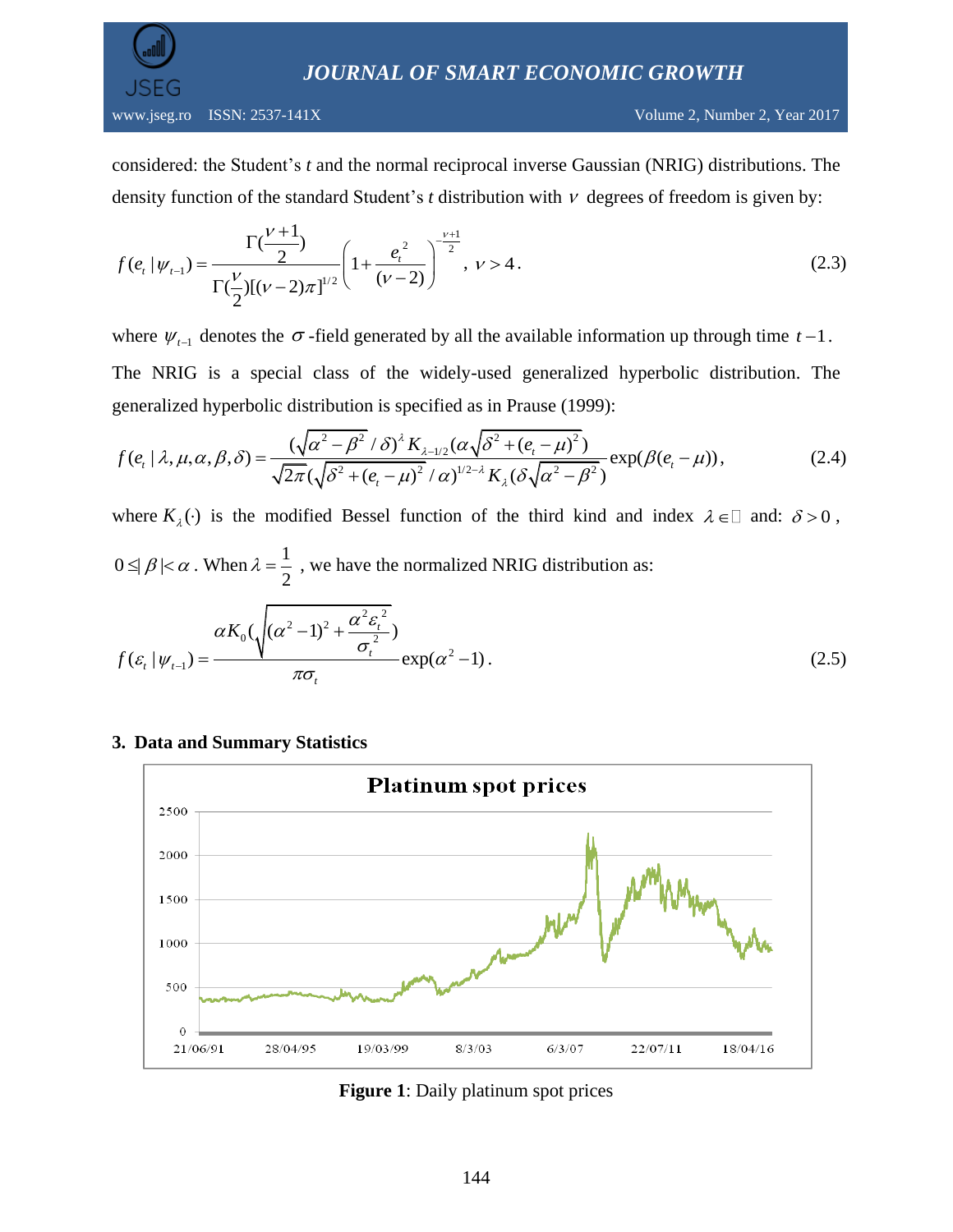*JOURNAL OF SMART ECONOMIC GROWTH*



Figure 1 illustrates the daily platinum spot prices in the New York Mercantile Exchange (NYME). NYME is currently owned by the CME Group of Chicago and also one of the largest commodity exchanges in the world. The data covers the period from June 21, 1991 to June 30, 2017 and has in total 7508 observations. Figure 2 illustrates the dynamics of the platinum spot returns. There are significant volatility clustering phenomenon and several huge spikes were observed in the sample.



**Figure 2**: Daily platinum spot returns

Table 1 summarizes statistics of the data. Several well-known stylized facts of asset prices series are confirmed: non-normality, limited evidence of short-term predictability and strong evidence of predictability in volatility. All series are presented in daily percentage growth rates/returns. The Bera–Jarque test conclusively rejects normality of raw returns in all series, which confirms our assumption that the model selected should account for the heavy-tail phenomenon. The smallest test statistic is much higher than the 5% critical value of 5.99. The market index is negatively skewed and has fat tails. The asymptotic SE of the skewness statistic under the null of normality is  $\sqrt{6/T}$ , and the SE of the kurtosis statistic is  $\sqrt{24/T}$ , where T is the number of observations. The data exhibits statistically significant heavy tails.

| <i>Series</i>         | Obs. | Mean  | Std. | <b>Skewness</b> | Kurtosis | ВJ       | Q(5)      | $O^{ARCH}(5)$ | $Q^2(5)$ |
|-----------------------|------|-------|------|-----------------|----------|----------|-----------|---------------|----------|
| Platinum spot returns | 7507 | 0.02% | .21% | $-0.11*$        | $705**$  | $88.6**$ | $10.24**$ | $6.42*$       | 55.12**  |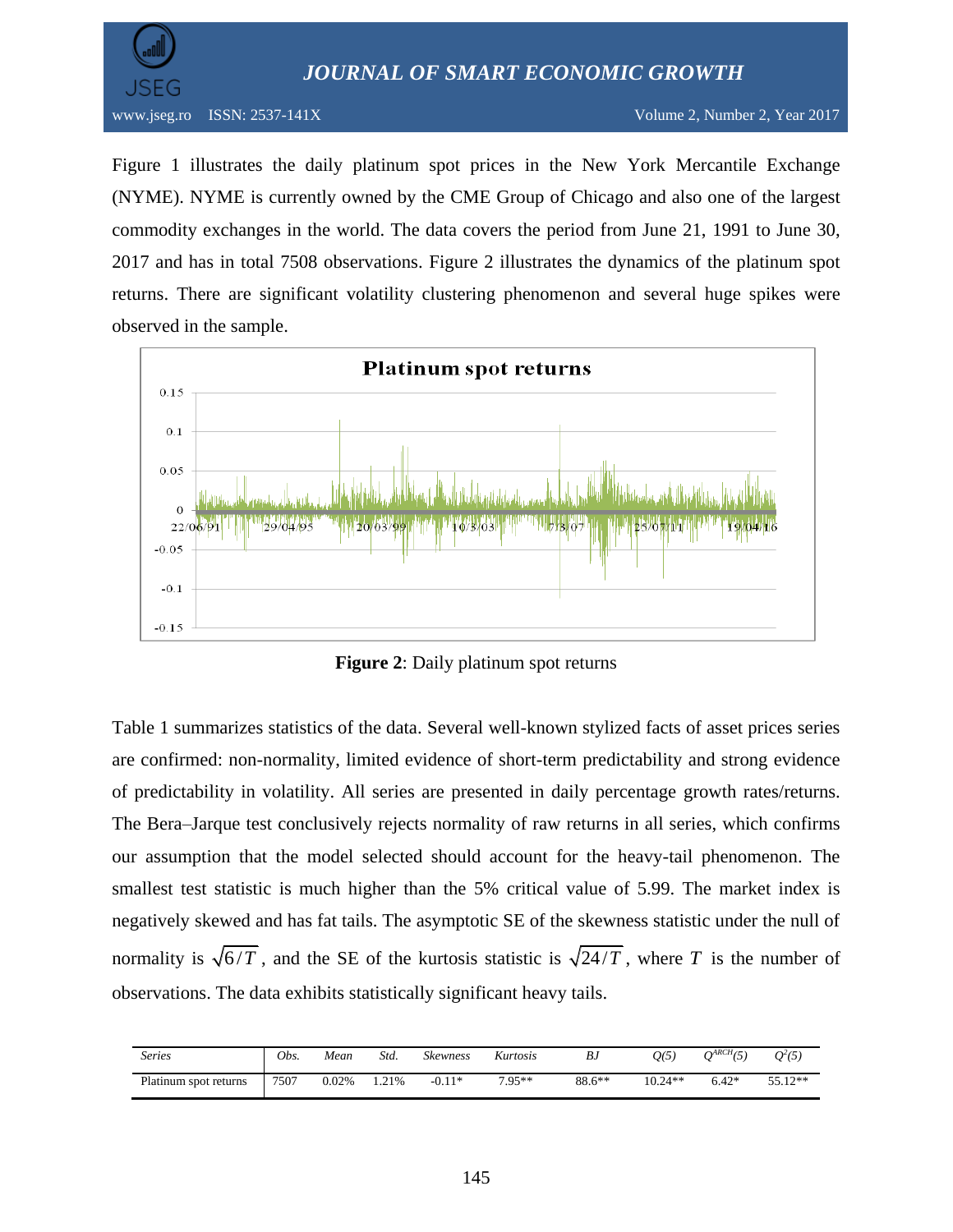

**Table 1:** Summary statistics. BJ is the Bera-Jarque statistic and is distributed as chi-squared with 2 degrees of freedom,  $Q(5)$  is the Ljung-Box Portmanteau statistic,  $Q^{ARCH}(5)$  is the Ljung-Box Portmanteau statistic adjusted for ARCH effects following Diebold (1986) and  $Q^2(5)$  is the Ljung-Box test for serial correlation in the squared residuals. The three Q statistics are calculated with 5 lags and are distributed as chi-squared with 5 degrees of freedom.

\* and \*\* denote a skewness, kurtosis, BJ or Q statistically significant at the 5% and 1% level respectively. The Ljung-Box portmanteau, or Q, statistics with five lags was used to test for serial correlation in the data, and adjust the Q statistic for ARCH models following Diebold (1986). The results that no serial correlation is found confirm our assumption of a constant mean return  $\mu$  in Equation (2.1). The evidence of linear dependence in the squared demeaned returns, which is an indication of ARCH effects, is significant for all the series.

#### **4. Estimation Results**

To estimate the GARCH(1,1) model with the Student's *t* and the NRIG distributions, the following log-likelihood function of equation is maximized:

$$
\hat{\theta} = \arg \max_{\theta} \sum_{t=1}^{T} \log(f(\varepsilon_t | \varepsilon_1, \dots, \varepsilon_{t-1})) \tag{4.1}
$$

Table 2 reports estimation results of the GARCH(1,1) model with the two types of heavy-tailed distribution for all the daily platinum spot return series. All the parameters are significantly different from zero. With the results, one can see we have to incorporate heavy-tailed distributions into the GARCH framework to capture conditional heavy tails. Also, the NRIG distribution has better in-sample performance that the Student's *t* distribution. The Akaike information criterion (AIC) and the Bayesian information criterion (BIC) also indicate that the NRIG distribution has best goodness-of-fit.

|               | alpha1    | beta1     | $1/nu$ ( $1/alpha$ ) | log-likelihood | AIC.  | BIC   |
|---------------|-----------|-----------|----------------------|----------------|-------|-------|
| <b>Normal</b> | $0.052**$ | $0.917**$ |                      | -14898         | 29802 | 29822 |
| Student's t   | $0.049**$ | $0.931**$ | $0.152**$            | -14450         | 28908 | 28935 |
| <b>NRIG</b>   | $0.043**$ | $0.939**$ | $0.718**$            | $-14369$       | 28746 | 28773 |

**Table 2:** Estimation of the GARCH model with heavy-tailed innovations

\* and \*\* denote statistical significance at the 5% and 1% level respectively.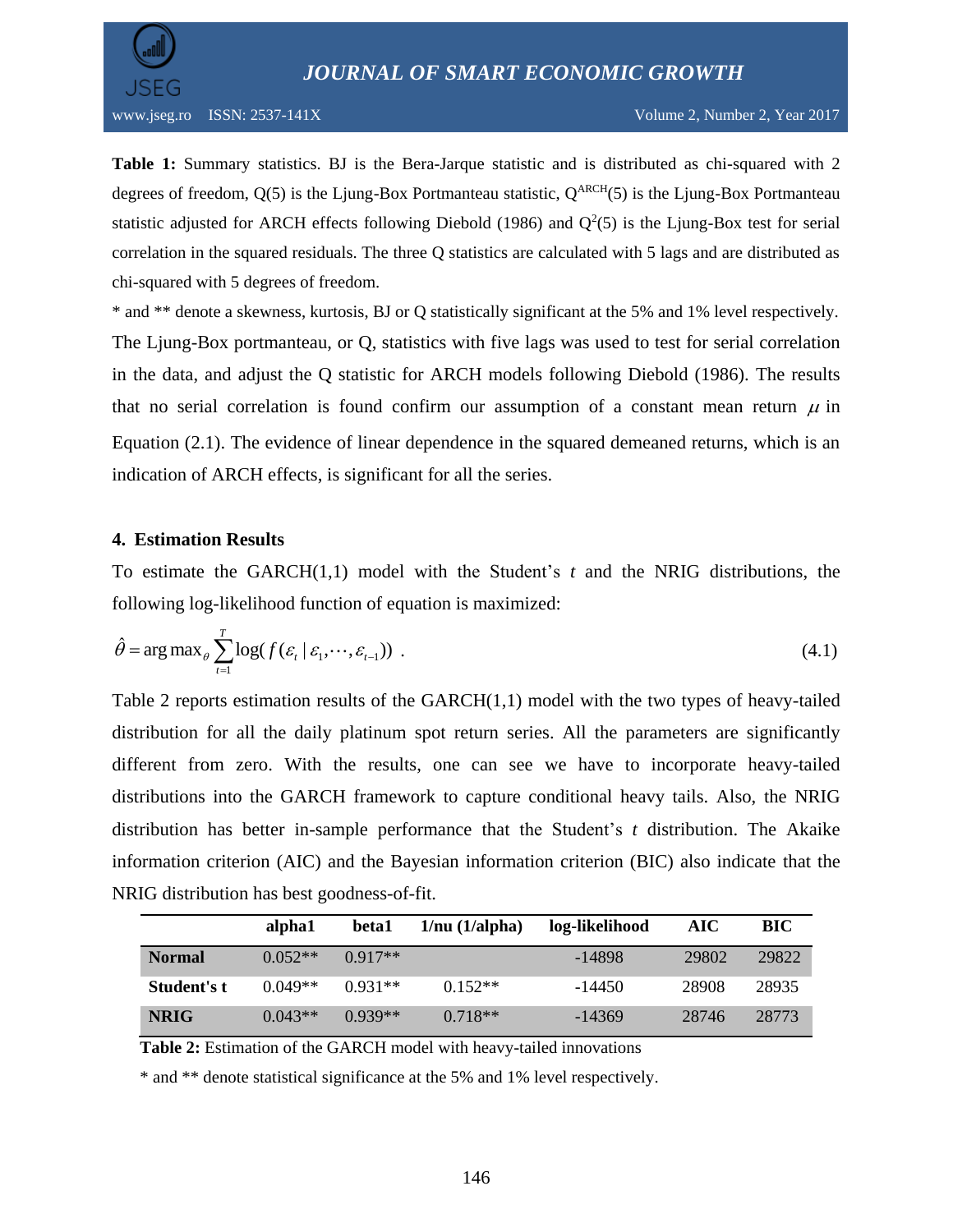# **5. Conclusion**

As indicated by Loferski (2016), of the 218 tons of platinum sold in 2014, 98 tons were used for vehicle emissions control devices (45%), 74.7 tons for jewelry (34%), 20.0 tons for chemical production and petroleum refining (9.2%), and 5.85 tons for electrical applications such as hard disk drives (2.7%). Since platinum is so widely used and serves as an important investment vehicle, the importance of risk management of platinum spot returns cannot be understated. In this paper, we have two important findings by using the conventional GARCH models in explain daily platinum spot returns. First, it is crucial to introduce heavy-tailed distribution to explain conditional heavy tails; and second, the NRIG distribution performs better than the most widelyused heavy-tailed distribution, the Student's *t* distribution. In this paper, we only consider the GARCH(1,1) model, and it would be interesting to adopt the asymmetric GARCH model as in Glosten, Jagannathan and Runkle (1993) to investigate the leverage effect.

## **References**

- 1. Arouri, M., S. Hammoudeh, A. Lahiani and D. Nguyen (2012), "Long memory and structural breaks in modeling the return and volatility dynamics of precious metals." Quarterly Review of Economics and Finance, vol. 52, no. 2, pp. 207-218.
- 2. Bollerslev, T. (1987), "A conditional heteroskedastic time series model for security prices and rates of return data." Review of Economics and Statistics, vol. 69, pp.542-547.
- 3. Chinhamu, K. and D. Chikobvu (2014), "A Garch Model Test of The Random Walk Hypothesis: Empirical Evidence from The Platinum Market." Mediterranean Journal of Social Sciences, vol. 5, no. 14, pp. 77-83.
- 4. Diebold, F. (1986), "Testing for serial correlation in the presence of ARCH." Proceedings of the Business and Economic Statistics Section of the American Statistical Association, vol. 3, pp.323-328.
- 5. Glosten, L., R. Jagannathan and D. Runkle (1993), "On the relation between the expected value and the volatility of nominal excess return on stocks." Journal of Finance, vol. 5, pp. 1779-1801.
- 6. Guo, Z. (2017a), "A Stochastic Factor Model for Risk Management of Commodity Derivatives." Proceedings of the 7th Economic and Finance Conference, pp. 26-42;